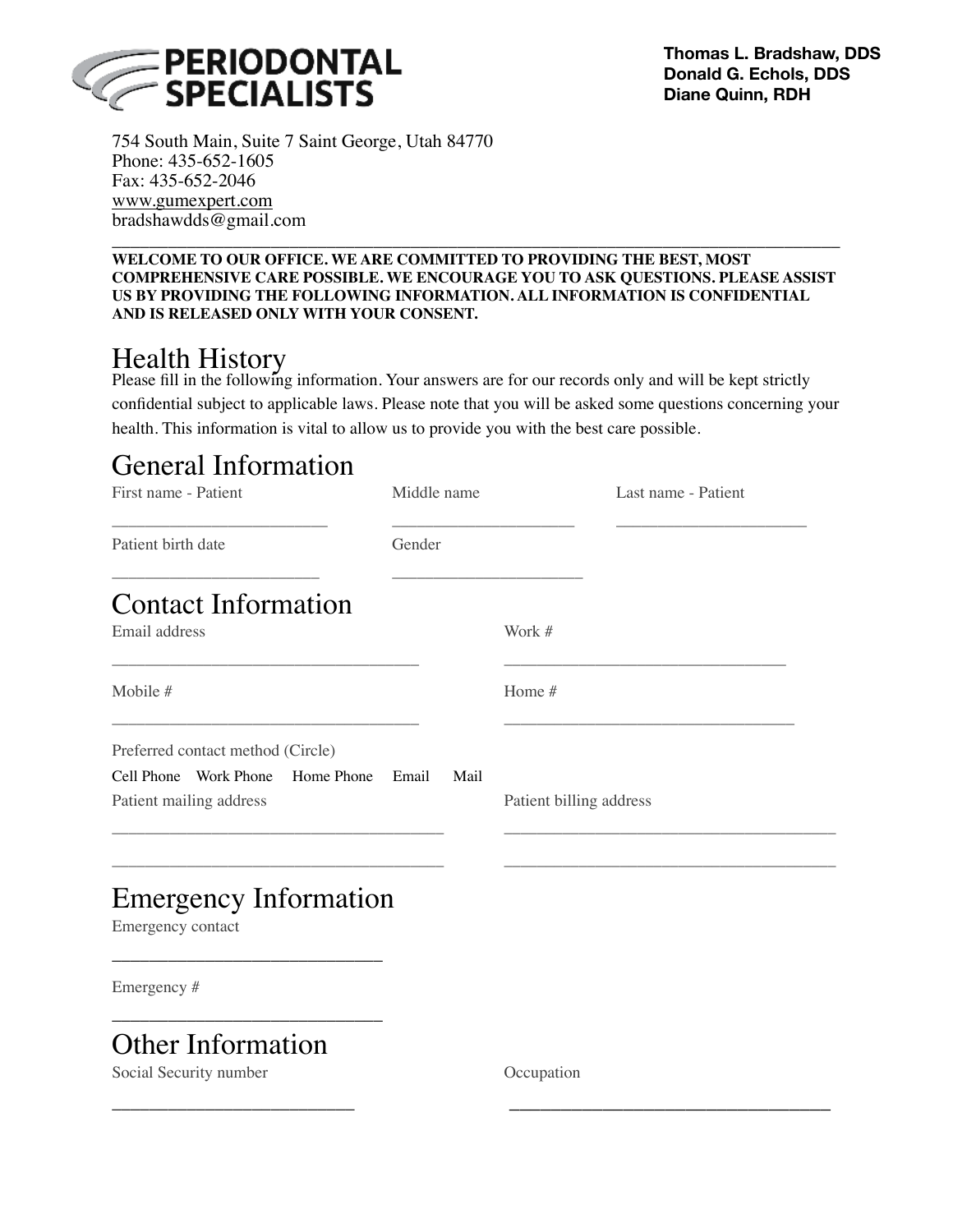

## Dental Information

Were you referred to this office? If Yes, please tell us who referred you?\_\_\_\_\_\_\_\_\_\_\_\_\_\_\_\_\_\_\_\_\_\_\_\_\_\_

| Have you had any periodontal (gum)<br>treatment?<br>Do your gums bleed when you brush or<br>floss?<br>Does food or floss catch between your teeth?<br>Do you grind your teeth?<br>Do you have any sores or ulcers in your<br>mouth?<br>Do you wear partial dentures?<br>Have you had any problems associated with<br>previous dental treatment?<br><b>Medical Information</b> |                                            | discomfort?<br>or pressure?<br>Have you ever had orthodontic (braces)<br>treatment?<br>Do you have any clicking, popping or<br>discomfort in your jaw?<br>Have you ever had a serious injury to your<br>head, neck or mouth?<br>Do you wear full dentures? | Are you currently experiencing dental pain or<br>Are your teeth sensitive to cold, hot, sweets, |
|-------------------------------------------------------------------------------------------------------------------------------------------------------------------------------------------------------------------------------------------------------------------------------------------------------------------------------------------------------------------------------|--------------------------------------------|------------------------------------------------------------------------------------------------------------------------------------------------------------------------------------------------------------------------------------------------------------|-------------------------------------------------------------------------------------------------|
| Allergies                                                                                                                                                                                                                                                                                                                                                                     |                                            |                                                                                                                                                                                                                                                            |                                                                                                 |
| Acetaminophen/<br>Tylenol®                                                                                                                                                                                                                                                                                                                                                    | Acrylic                                    | Sulfa                                                                                                                                                                                                                                                      | Aspirin                                                                                         |
| Codeine                                                                                                                                                                                                                                                                                                                                                                       | Demerol                                    | Animals                                                                                                                                                                                                                                                    | Fluoride                                                                                        |
| Food                                                                                                                                                                                                                                                                                                                                                                          | Hay fever/ seasonal                        | Erythromycin<br>Ibuprofen/<br>Motrin®/ Advil®                                                                                                                                                                                                              | Iodine<br>Morphine                                                                              |
| Latex                                                                                                                                                                                                                                                                                                                                                                         | Local anesthetic                           | Metals                                                                                                                                                                                                                                                     | Other_                                                                                          |
| Penicillin                                                                                                                                                                                                                                                                                                                                                                    |                                            | Tetracycline                                                                                                                                                                                                                                               |                                                                                                 |
| Conditions                                                                                                                                                                                                                                                                                                                                                                    |                                            |                                                                                                                                                                                                                                                            |                                                                                                 |
| Abnormal/Excessive                                                                                                                                                                                                                                                                                                                                                            | Sexually transmitted                       | Psychiatric care                                                                                                                                                                                                                                           | Other congenital heart<br>defects                                                               |
| Bleeding<br>Angina                                                                                                                                                                                                                                                                                                                                                            | infection (STI)                            | Rheumatoid arthritis                                                                                                                                                                                                                                       |                                                                                                 |
| Asthma                                                                                                                                                                                                                                                                                                                                                                        | Thyroid problems                           | Sinus trouble                                                                                                                                                                                                                                              | <b>Recurrent Infections</b>                                                                     |
| <b>Blood</b> transfusion                                                                                                                                                                                                                                                                                                                                                      | AIDS or HIV<br>infection                   | TMJ Disorder                                                                                                                                                                                                                                               | Severe headaches/<br>migraines                                                                  |
| Cardiovascular<br>disease                                                                                                                                                                                                                                                                                                                                                     | Anxiety                                    | Alzheimer's/dementia                                                                                                                                                                                                                                       | Stroke                                                                                          |
| Damaged heart valves                                                                                                                                                                                                                                                                                                                                                          | Autoimmune disease                         | Arteriosclerosis                                                                                                                                                                                                                                           | Tuberculosis                                                                                    |
| Epilepsy                                                                                                                                                                                                                                                                                                                                                                      | Breathing problems/<br>respiratory disease | Back problems                                                                                                                                                                                                                                              | Anemia                                                                                          |
| GERD Reflux/<br>persistent heartburn                                                                                                                                                                                                                                                                                                                                          | Chest pain upon<br>exertion                | <b>Bronchitis</b>                                                                                                                                                                                                                                          | Arthritis                                                                                       |
| Heart attack                                                                                                                                                                                                                                                                                                                                                                  | Diabetes                                   | Chronic pain                                                                                                                                                                                                                                               | <b>Blood</b> disease                                                                            |
| Hepatitis, jaundice or                                                                                                                                                                                                                                                                                                                                                        | Fainting spells or<br>seizures             | Eating disorder                                                                                                                                                                                                                                            | Cancer/chemotherapy/<br>radiation treatment                                                     |
| liver disease                                                                                                                                                                                                                                                                                                                                                                 | Glaucoma                                   | Frequent headaches                                                                                                                                                                                                                                         | Congestive heart                                                                                |
| Low pain tolerance                                                                                                                                                                                                                                                                                                                                                            | Heart murmur                               | Gout                                                                                                                                                                                                                                                       | failure                                                                                         |
| Night sweats                                                                                                                                                                                                                                                                                                                                                                  | High blood pressure                        | Heart rhythm disorder                                                                                                                                                                                                                                      | Emphysema                                                                                       |
| Persistent swollen<br>glands in neck                                                                                                                                                                                                                                                                                                                                          | Malnutrition                               | Kidney problems                                                                                                                                                                                                                                            | Gastrointestinal<br>disease                                                                     |
| Rheumatic heart disease                                                                                                                                                                                                                                                                                                                                                       | Osteoporosis/Paget's<br>disease            | Mitral valve prolapse                                                                                                                                                                                                                                      | Hearing difficulties                                                                            |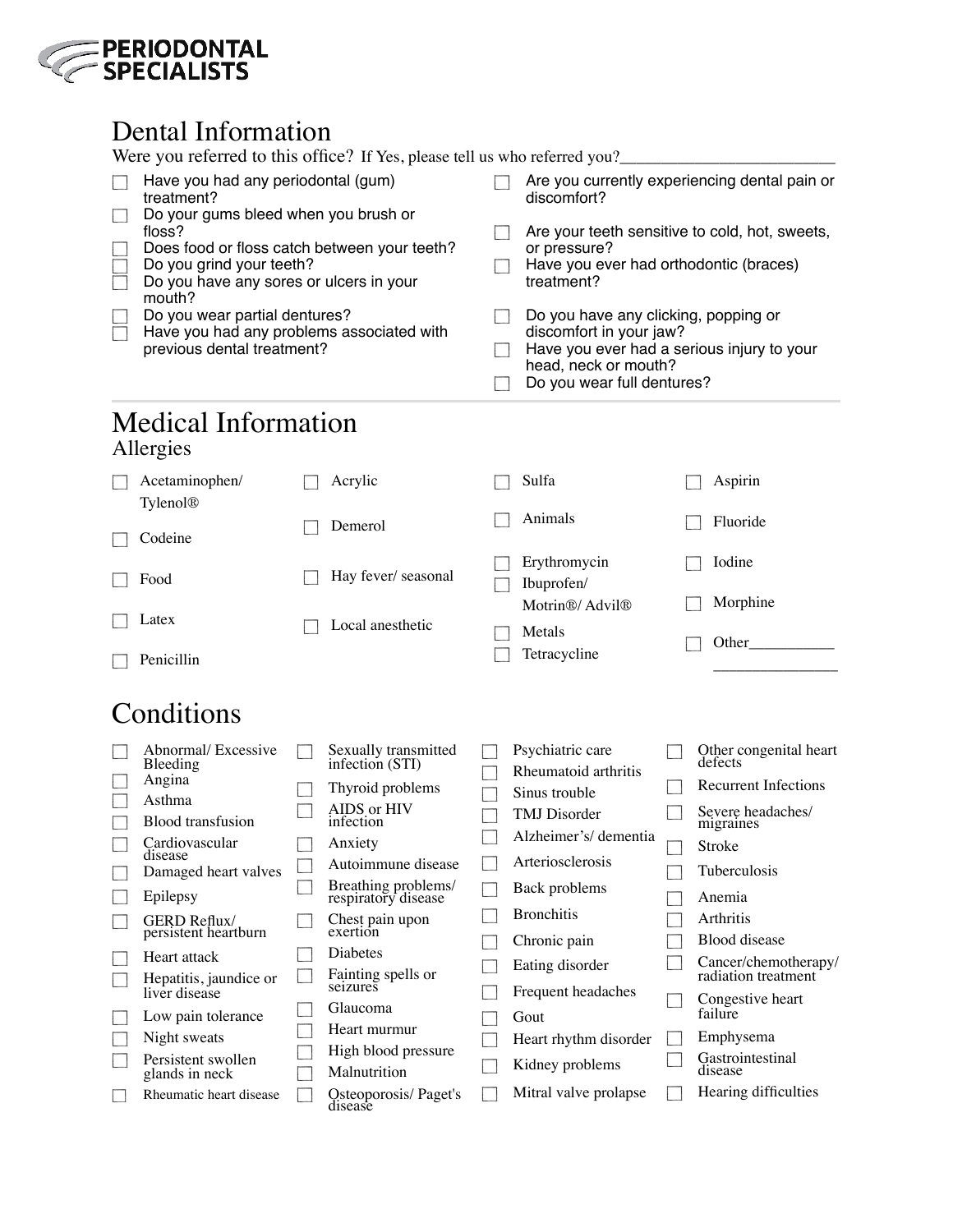

|                                           | Hemophilia<br>Neurological<br>disorders<br>Low blood pressure<br>Pacemaker                                                                                                                     |                                                                          | Rheumatic fever<br>Systemic lupus<br>erythematosus<br>Severe or rapid weight<br>Tumors or growths<br>loss |  |  |
|-------------------------------------------|------------------------------------------------------------------------------------------------------------------------------------------------------------------------------------------------|--------------------------------------------------------------------------|-----------------------------------------------------------------------------------------------------------|--|--|
|                                           | Ulcers<br>Other                                                                                                                                                                                |                                                                          |                                                                                                           |  |  |
|                                           | Explain                                                                                                                                                                                        |                                                                          |                                                                                                           |  |  |
|                                           | Do You have any disease, condition or problem that is not listed that you think we should know about?                                                                                          |                                                                          |                                                                                                           |  |  |
|                                           | Are you taking any prescription or over-the-counter medicines? If so, please provide a printed copy or list below. Including vitamins, natural or herbal preparations and/or diet supplements. |                                                                          |                                                                                                           |  |  |
|                                           | Has there been any change to your general health within the past year? If Yes, what condition is being<br>treated?                                                                             |                                                                          |                                                                                                           |  |  |
|                                           | Have you had a serious illness, operation or<br>been hospitalized in the past 5 years?                                                                                                         |                                                                          | Are you taking birth control or hormone<br>replacement?                                                   |  |  |
|                                           |                                                                                                                                                                                                |                                                                          | Do you have sleep apnea?                                                                                  |  |  |
|                                           |                                                                                                                                                                                                |                                                                          | Have you ever reacted adversely to any<br>medications or injections?                                      |  |  |
|                                           |                                                                                                                                                                                                |                                                                          | Do you drink alcoholic beverages?                                                                         |  |  |
|                                           |                                                                                                                                                                                                |                                                                          | Are you wearing a nicotine patch?                                                                         |  |  |
|                                           | Have you had an orthopedic total joint (hip,<br>knee, elbow, finger) replacement?                                                                                                              |                                                                          | Are you pregnant? If yes, Number of weeks?                                                                |  |  |
| Do you use tobacco (smoking, snuff, chew, |                                                                                                                                                                                                |                                                                          | Are you nursing?                                                                                          |  |  |
|                                           | bidis)?                                                                                                                                                                                        |                                                                          | Have you ever taken FosaMax®, Boniva®,                                                                    |  |  |
|                                           | Has a physician or previous dentist<br>recommended that you take antibiotics prior to<br>your dental treatment?                                                                                | Actonel <sup>®</sup> or other medications containing<br>bisphosphonates? |                                                                                                           |  |  |
|                                           | Family doctor:                                                                                                                                                                                 |                                                                          |                                                                                                           |  |  |
|                                           |                                                                                                                                                                                                |                                                                          |                                                                                                           |  |  |
|                                           | Date of last physical exam:                                                                                                                                                                    |                                                                          |                                                                                                           |  |  |

Please read the above, and understand that the information provided in this form is accurate. A truthful health history will help ensure the best possible dental treatment. The information provided here will be used by the doctor and patient to inform any further discussion of the patient's health prior to or during an appointment. By signing below you also acknowledge that you will not hold the dentist, the dental practice or any other member of the practice staff responsible for any action or lack of action because of errors or omissions that may have been made during the completion of this form.

### Signature \_\_\_\_\_\_\_\_\_\_\_\_\_\_\_\_\_\_\_\_\_\_\_\_\_\_\_\_\_\_\_\_\_\_\_\_\_\_\_\_\_\_\_

I agree that the information provided in this form is correct to the best of my knowledge.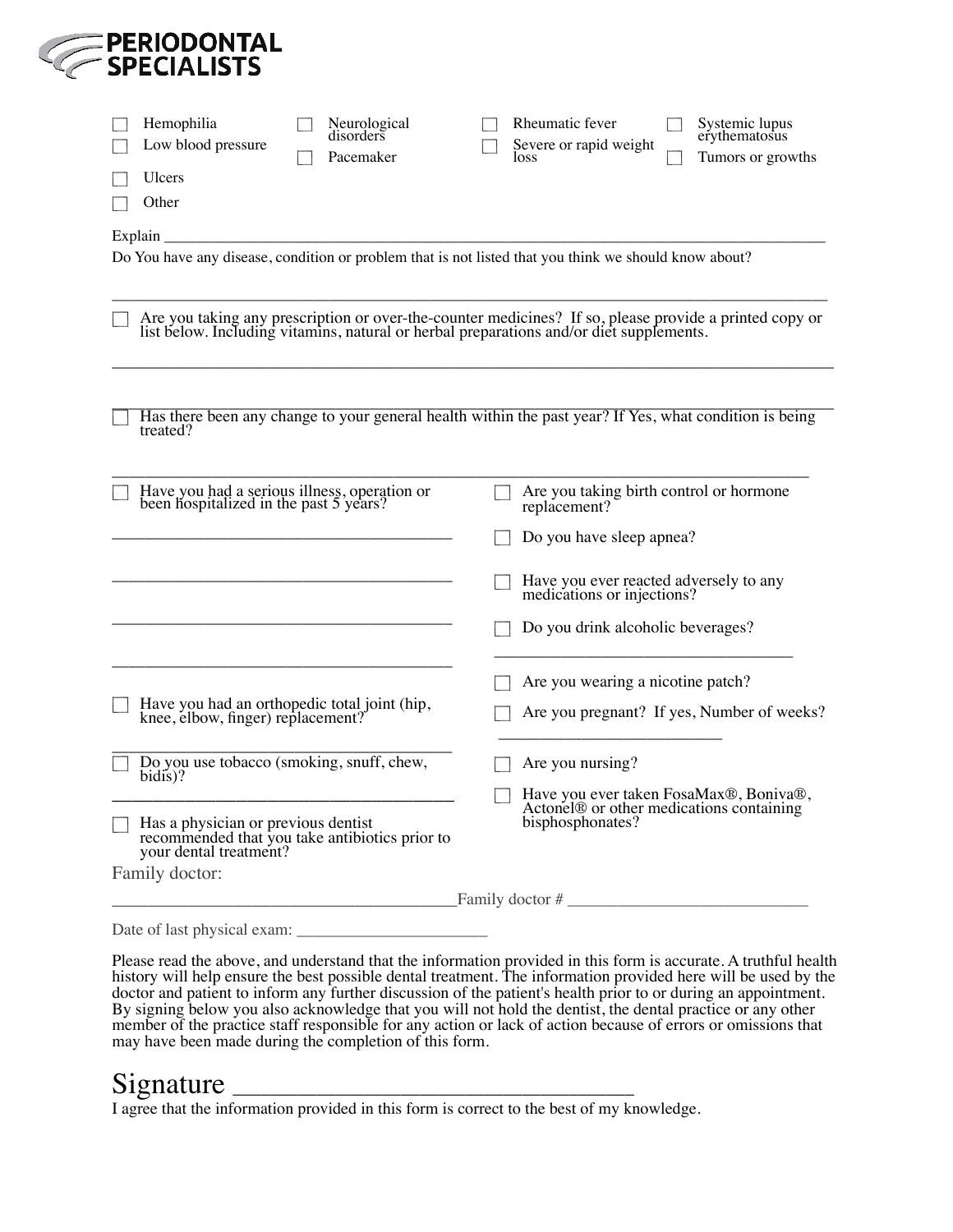

# HIPPA Notice of Privacy Practices

HIPAA NOTICE OF PRIVACY PRACTICES As required by the Privacy Regulations Promulgated Pursuant to the Health Insurance Portability and Accountability Act of 1996 (HIPAA)

#### THIS NOTICE DESCRIBES HOW MEDICAL INFORMATION ABOUT YOU MAY BE USED AND DISCLOSED AND HOW YOU CAN GET ACCESS TO THIS INFORMATION. PLEASE REVIEW IT CAREFULLY.

This Notice of Privacy Practices describes how we may use and disclose your protected health information (PHI) to carry out treatment, payment or health care operations (TPO) and for other purposes that are permitted or required by law. It also describes your rights to access and control your protected health information. "Protected health information" is information about you, including demographic information, that may identify you and that relates to your past, present or future physical or mental health or condition and related health care services.

Uses and Disclosures of Protected Health Information: Your protected health information may be used and disclosed by our organization, our office staff and others outside of our office that are involved in your care and treatment for the purpose of providing health care services to you, to pay your health care bills, to support the operation of the organization, and any other use required by law.

Treatment: We will use and disclose your protected health information to provide, coordinate, or manage your health care and any related services. This includes the coordination or management of your health care with a third party. For example, we would disclose your protected health information, as necessary, to a home health agency that provides care to you. For example, your protected health information may be provided to a physician to whom you have been referred to ensure that the physician has the necessary information to diagnose or treat you.

Payment: Your protected health information will be used, as needed, to obtain payment for your health care services. For example, obtaining approval for equipment or supplies coverage may require that your relevant protected health information be disclosed to the health plan to obtain approval for coverage.

Healthcare Operations: We may use or disclose, as-needed, your protected health information in order to support the business activities of our organization. These activities include, but are not limited to, quality assessment activities, employee review activities, accreditation activities, and conducting or arranging for other business activities. For example, we may disclose your protected health information to accrediting agencies as part of an accreditation survey. We may also call you by name while you are at our facility.

We may use or disclose your protected health information, as necessary, to contact you to check the status of your equipment. We may use or disclose your protected health information in the following situations without your authorization: as Required By Law, Public Health issues as required by law, Communicable Diseases, Health Oversight, Abuse or Neglect, Food and Drug Administration requirements, Legal Proceedings, Law Enforcement, Criminal Activity, Inmates, Military Activity, National Security, and Workers' Compensation. Required Uses and Disclosures: Under the law, we must make disclosures to you and when required by the Secretary of the Department of Health and Human Services to investigate or determine our compliance with the requirements of Section 164.500.

Other Permitted and Required Uses and Disclosures Will Be Made Only with Your Consent, Authorization or Opportunity to Object, unless required by law.

You may revoke this authorization, at any time, in writing, except to the extent that your physician or this organization has taken an action in reliance on the use or disclosure indicated in the authorization.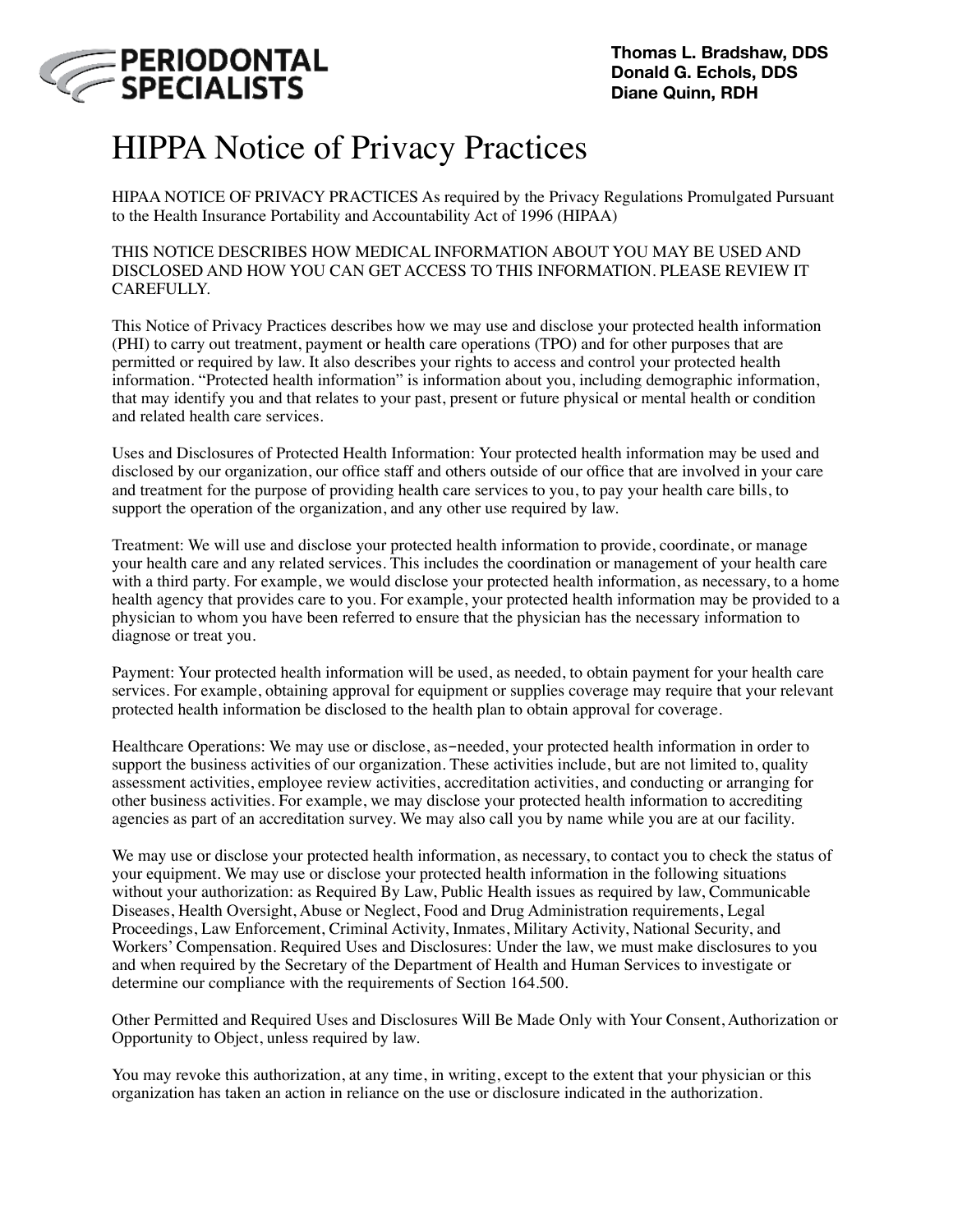

Your Rights: Following is a statement of your rights with respect to your protected health information.

You have the right to inspect and copy your protected health information. Under federal law, however, you may not inspect or copy the following records; psychotherapy notes; information compiled in reasonable anticipation of, or use in, a civil, criminal, or administrative action or proceeding, and protected health information that is subject to law that prohibits access to protected health information.

You have the right to request a restriction of your protected health information. This means you may ask us not to use or disclose any part of your protected health information for the purposes of treatment, payment or healthcare operations. You may also request that any part of your protected health information not be disclosed to family members or friends who may be involved in your care or for notification purposes as described in this Notice of Privacy Practices. Your request must state the specific restriction requested and to whom you want the restriction to apply.

Our organization is not required to agree to a restriction that you may request. If our organization believes it is in your best interest to permit use and disclosure of your protected health information, your protected health information will not be restricted. You then have the right to use another Healthcare Professional.

You have the right to request to receive confidential communications from us by alternative means or at an alternative location. You have the right to obtain a paper copy of this notice from us, upon request, even if you have agreed to accept this notice alternatively, e.g., electronically.

#### HIPPA Notice of Privacy Practices

You may have the right to have our organization amend your protected health information. If we deny your request for amendment, you have the right to file a statement of disagreement with us and we may prepare a rebuttal to your statement and will provide you with a copy of any such rebuttal.

You have the right to receive an accounting of certain disclosures we have made, if any, of your protected health information.

We reserve the right to change the terms of this notice and will inform you by mail of any changes. You then have the right to object or withdraw as provided in this notice.

Complaints: You may complain to us or to the Secretary of Health and Human Services if you believe your privacy rights have been violated by us. You may file a complaint with us by notifying our privacy contact of your complaint. We will not retaliate against you for filing a complaint.

We are required by law to maintain the privacy of, and provide individuals with, this notice of our legal duties and privacy practices with respect to protected health information, if you have any questions concerning or objections to this form, please ask to speak with Dr Bradshaw in person or by phone at (435) 652-1605. Associated companies with whom we may do business, such as an answering service or delivery service, are given only enough information to provide the necessary service to you. No medical information is provided.

We welcome your comments: Please feel free to call us if you have any questions about how we protect your privacy. Our goal is always to provide you with the highest quality services.

Acknowledged practice privacy practices Signature Date  $\overline{\phantom{a}}$  , which is a set of the set of the set of the set of the set of the set of the set of the set of the set of the set of the set of the set of the set of the set of the set of the set of the set of the set of th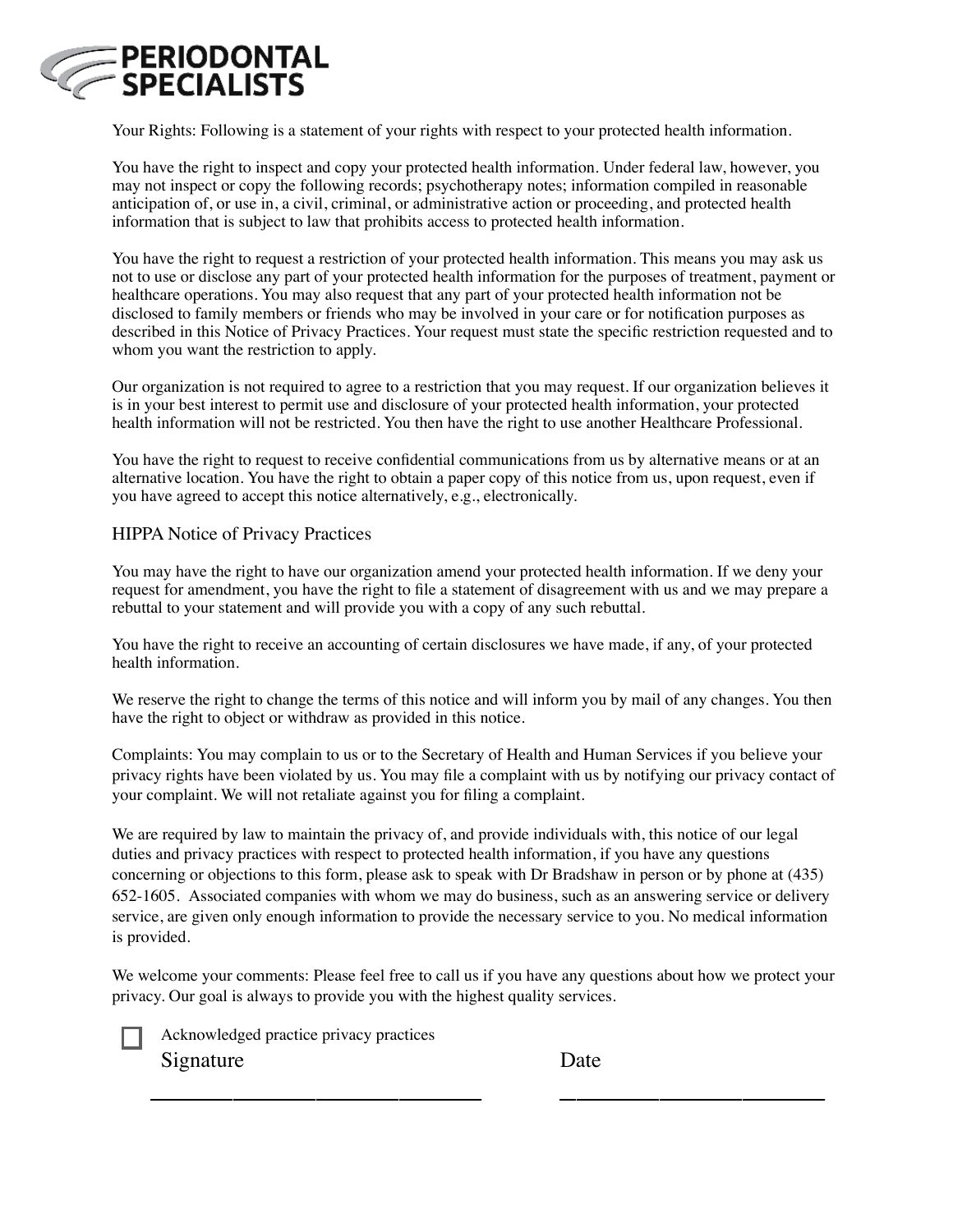

### Primary Dental Insurance Information

While we are pleased to be of service by processing your dental claim for you, we are not responsible for any limitations in coverage that may be included in your dental insurance plan. If your dental plan denies your claim for any reason, you are responsible for your bill in its entirety.

Primary Dental Insurance Company's Name:

| Subscriber's Name:<br>Subscriber's Social Security#<br>Insurance Group #:<br>Insurance Phone #:<br><b>Insurance Company Address:</b> |              | Subscriber's Birth Date:<br>Relationship to Patient:<br>Subscriber/ Member ID#:<br>Subscriber's Employer:<br>Insurance Company Payer ID# |  |  |  |                                                                                                                    |              |                                                                                                                                                       |
|--------------------------------------------------------------------------------------------------------------------------------------|--------------|------------------------------------------------------------------------------------------------------------------------------------------|--|--|--|--------------------------------------------------------------------------------------------------------------------|--------------|-------------------------------------------------------------------------------------------------------------------------------------------------------|
|                                                                                                                                      |              |                                                                                                                                          |  |  |  | City                                                                                                               | <b>State</b> | Zip Code                                                                                                                                              |
|                                                                                                                                      |              |                                                                                                                                          |  |  |  | <b>Secondary Dental Insurance Information</b><br>Secondary Dental Insurance Company's Name:                        |              |                                                                                                                                                       |
|                                                                                                                                      |              |                                                                                                                                          |  |  |  | Secondary Insurance Subscriber's Name                                                                              |              | Secondary Insurance Subscriber's Date of Birth                                                                                                        |
|                                                                                                                                      |              |                                                                                                                                          |  |  |  | Secondary Insurance Subscriber's Social Security #:<br>Secondary Insurance Group #<br>Secondary Insurance Phone #: |              | Secondary Insurance Subscriber's Relationship to Patient<br>Secondary Insurance Subscriber's Member ID#<br>Secondary Insurance Subscriber's Employer: |
| Secondary Insurance Address                                                                                                          |              | Secondary Insurance Payer ID#                                                                                                            |  |  |  |                                                                                                                    |              |                                                                                                                                                       |
| $\overline{City}$                                                                                                                    | <b>State</b> | Zip Code-                                                                                                                                |  |  |  |                                                                                                                    |              |                                                                                                                                                       |

\_\_\_\_\_\_\_\_\_\_\_\_\_\_\_\_\_\_\_\_\_\_ \_\_\_\_\_\_\_\_\_\_\_\_\_\_\_\_\_\_\_ \_\_\_\_\_\_\_\_\_\_\_\_\_\_\_\_\_\_\_\_\_ NOTICE: Dr. Bradshaw and Dr. Echols are contracted insurance providers for: Delta Dental and Select Health Dental (Classic Plan).

If you have a different dental insurance company, we will bill them for you, but we are not contracted to their fee schedule. Your benefits and coverage will be paid differently in our office.

#### Authorization to Release Information

I hereby authorize any provider, Insurer or other organization to release any information regarding the dental history, treatment or benefits payable for this claim to the plan administrator or its authorized agent for<br>purpose of determining benefits payable.

\_\_\_\_\_\_\_\_\_\_\_\_\_\_\_\_\_\_\_\_\_\_\_\_\_\_\_\_\_\_\_\_\_\_\_\_\_\_ \_\_\_\_\_\_\_\_\_\_\_\_\_\_\_\_\_\_\_\_\_\_\_\_\_\_\_\_\_\_\_\_\_\_

Signature Date